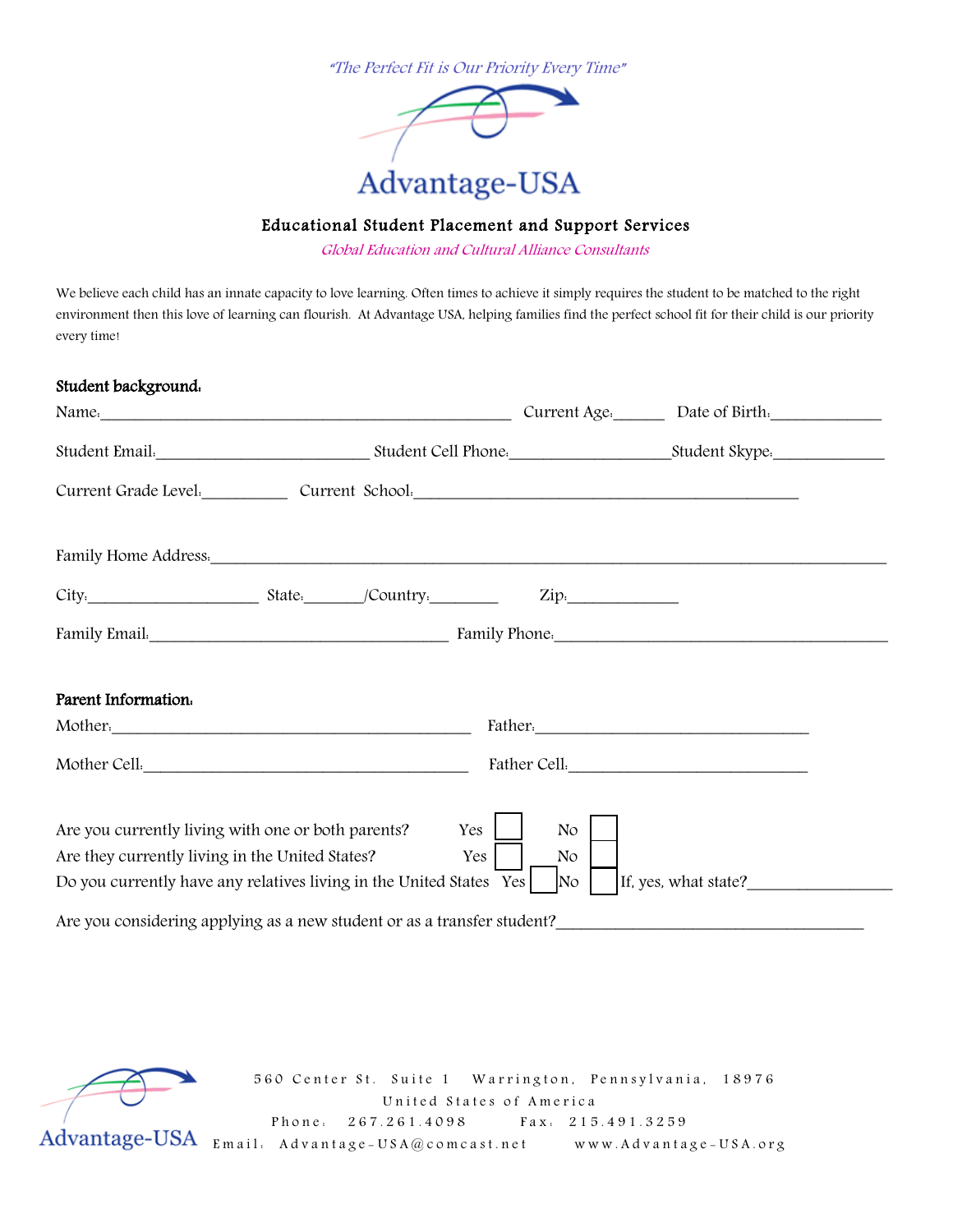### Educational background

| Did you attend a private elementary school?                                                                                    | Yes |                    | No                       |  |  |  |  |
|--------------------------------------------------------------------------------------------------------------------------------|-----|--------------------|--------------------------|--|--|--|--|
| Did you attend a private middle school?                                                                                        | Yes |                    | No                       |  |  |  |  |
| Did you attend a private high school?                                                                                          | Yes |                    | No                       |  |  |  |  |
| Where any of your previous school experiences in an international school? Yes<br>If yes, provide name.<br>$\mathbb{N}^{\circ}$ |     |                    |                          |  |  |  |  |
| If applying as a foreign student, have you ever studied in the United States before?<br>Yes                                    |     |                    |                          |  |  |  |  |
| Do you plan to attend a four-year college or university in the United States or abroad? Yes<br>No.                             |     |                    |                          |  |  |  |  |
| Do you have copies of this year's grade transcripts or report card?<br>Yes<br>No                                               |     |                    |                          |  |  |  |  |
|                                                                                                                                |     | If so, please fax. | Fax number. 215.491.3259 |  |  |  |  |

### List the most recent subjects taken. Please provide grade earned in each subject.

| Course & brief description - please note any AP or IB courses taken | Grade Earned |
|---------------------------------------------------------------------|--------------|
|                                                                     |              |
|                                                                     |              |
|                                                                     |              |
|                                                                     |              |
|                                                                     |              |
|                                                                     |              |

List and explain your academic strengths and weakness.

What quality do you like best about yourself and which quality do you like least? Why?

Describe a situation that occurred in the past year that was very difficult for you to endure but that through your perseverance you learned a great life lesson. Explain.

Who do you most admire and why?

560 Center St. Suite 1 Warrington, Pennsylvania, 18976<br>United States of America United States of America Phone: 267.261.4098 Fax: 215.491.3259 Advantage-USA Email: Advantage-USA@comcast.net www.Advantage-USA.org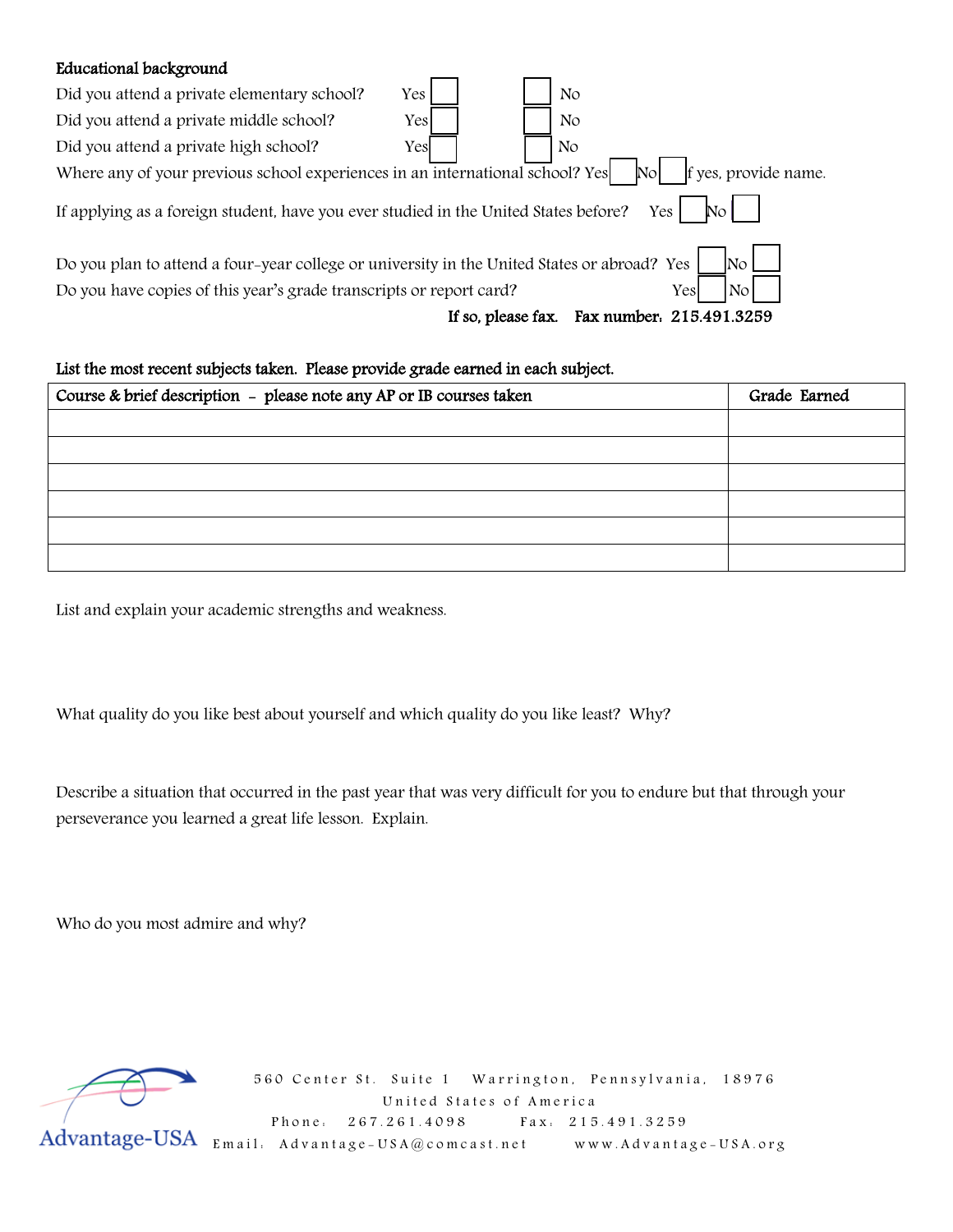In your opinion, what are the educational hopes that your parents have for you?

How do those hopes differ from what you may feel at this time? How are they the same?

How do your extra-curricular activities (sports, fine arts, hobbies) contribute towards your quality of school life? List your activities.

Describe your social strengths (how you relate to other people)

#### International Students-

 Evaluate how well you try to embrace the American culture through the relationships you make with American students?

How have you had to adjust to the western style classroom? Explain your challenges and successes.

Explain the cultural pressure you feel studying in the United States.

How do you hope your American high school experience will better prepare you for your future endeavors?

 560 Center St. Suite 1 Warrington, Pennsylvania, 18976 United States of America Phone: 267.261.4098 Fax: 215.491.3259 Email: Advantage - USA@c omcast.net www.Advantage - USA.org